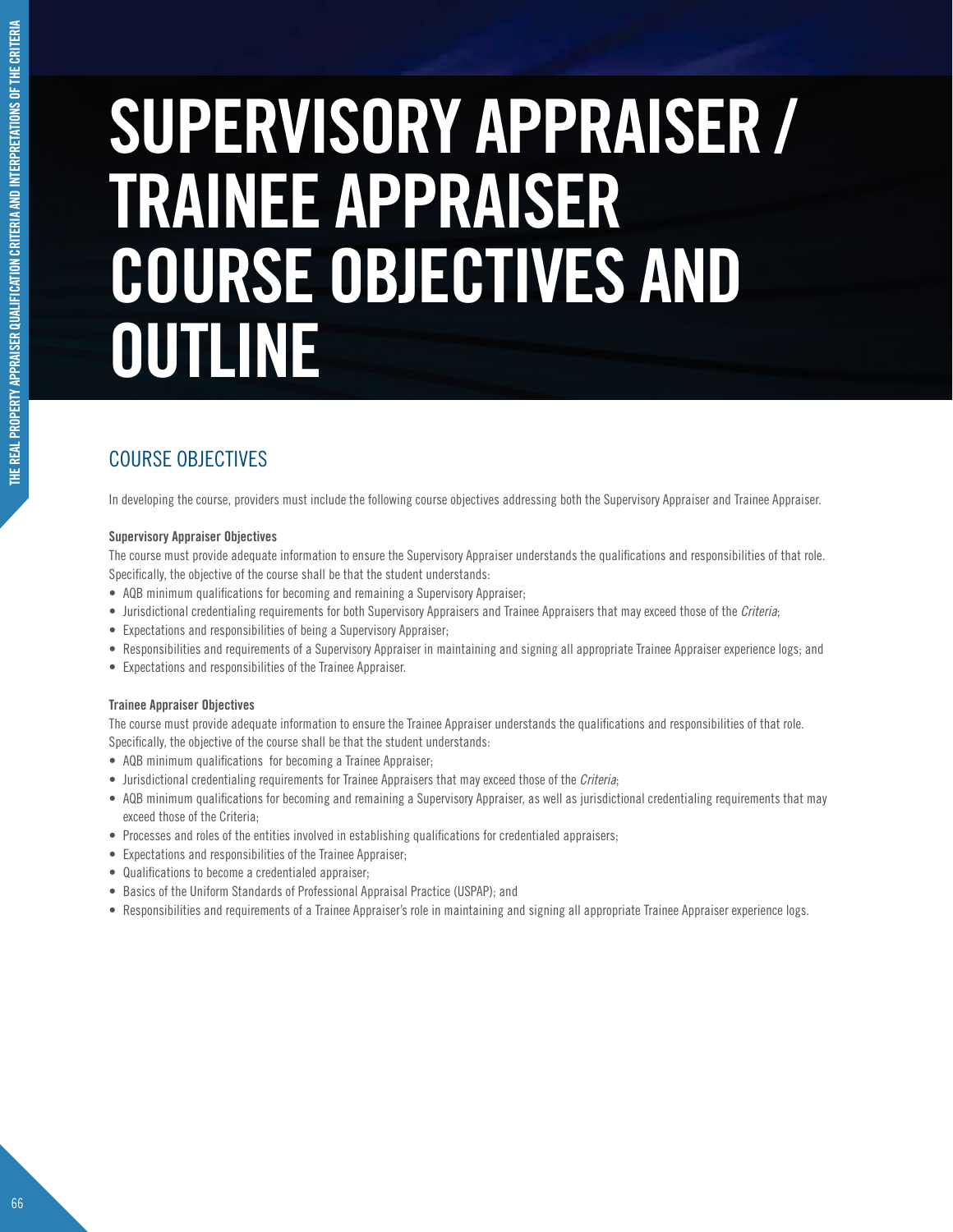## COURSE CONTENT OUTLINE

In developing a course, developers must include the topics contained in the following outline when creating course content:

### **I. Table of Contents**

### **II. Course Introduction and Overview**

### **III. Qualification and Credentialing Entities**

- A. The Appraisal Foundation
	- 1. Overview of the creation and role of The Appraisal Foundation
- B. The Appraiser Qualifications Board (AQB)
	- 1. Overview of the role of the AQB in establishing qualifications for real property appraisers
- C. Individual State or Territory Credentialing Authorities
	- 1. Overview of a jurisdiction's role in issuing appraiser credentials and disciplining appraisers.
	- 2. Specific information regarding the regulatory structure of the individual jurisdiction (optional)
- D. Professional Appraiser Organizations
	- 1. Overview of the role of professional appraiser organizations
	- 2. Explain difference between required regulatory state appraiser credentials and "voluntary" professional appraiser organization designations

### **IV. Qualifications for Appraiser Credentials**

- A. AQB Qualifications
	- 1. Overview of the AQB minimum qualifications for real property appraisers, including the education, experience and examination requirements for the following categories:
		- a) Trainee Appraiser
		- b) Licensed Residential
		- c) Certified Residential
		- d) Certified General

Comment: Course developers shall include a summary matrix outlining the minimum education, experience and examination requirements necessary for each of the different credentials.

- 2. Overview of Supervisory Appraiser Qualifications
	- a) AQB minimum qualifications
	- b) Discussion noting individual credentialing jurisdictions could have qualifications that may exceed AQB minimum qualifications
- B. Individual Jurisdiction Qualifications
	- 1. Overview explaining how AQB sets minimum qualifications, but states may have qualifications that exceed AQB Criteria
	- 2. Outline and explain the specific steps/requirements to becoming licensed or certified in the particular jurisdiction in which the course is being provided

### **V. Overview of USPAP**

- A. Provide brief overview of sections of USPAP relevant to Trainee Appraisers including overviews of:
	- 1. ETHICS RULE
	- 2. COMPETENCY RULE
	- 3. SCOPE OF WORK RULE
	- 4. RECORD KEEPING RULE
	- 5. STANDARD 1 (Development) and STANDARD 2 (Reporting)

Comment: This section is not intended to be a substitute for the 15-Hour National USPAP Course (or its equivalent).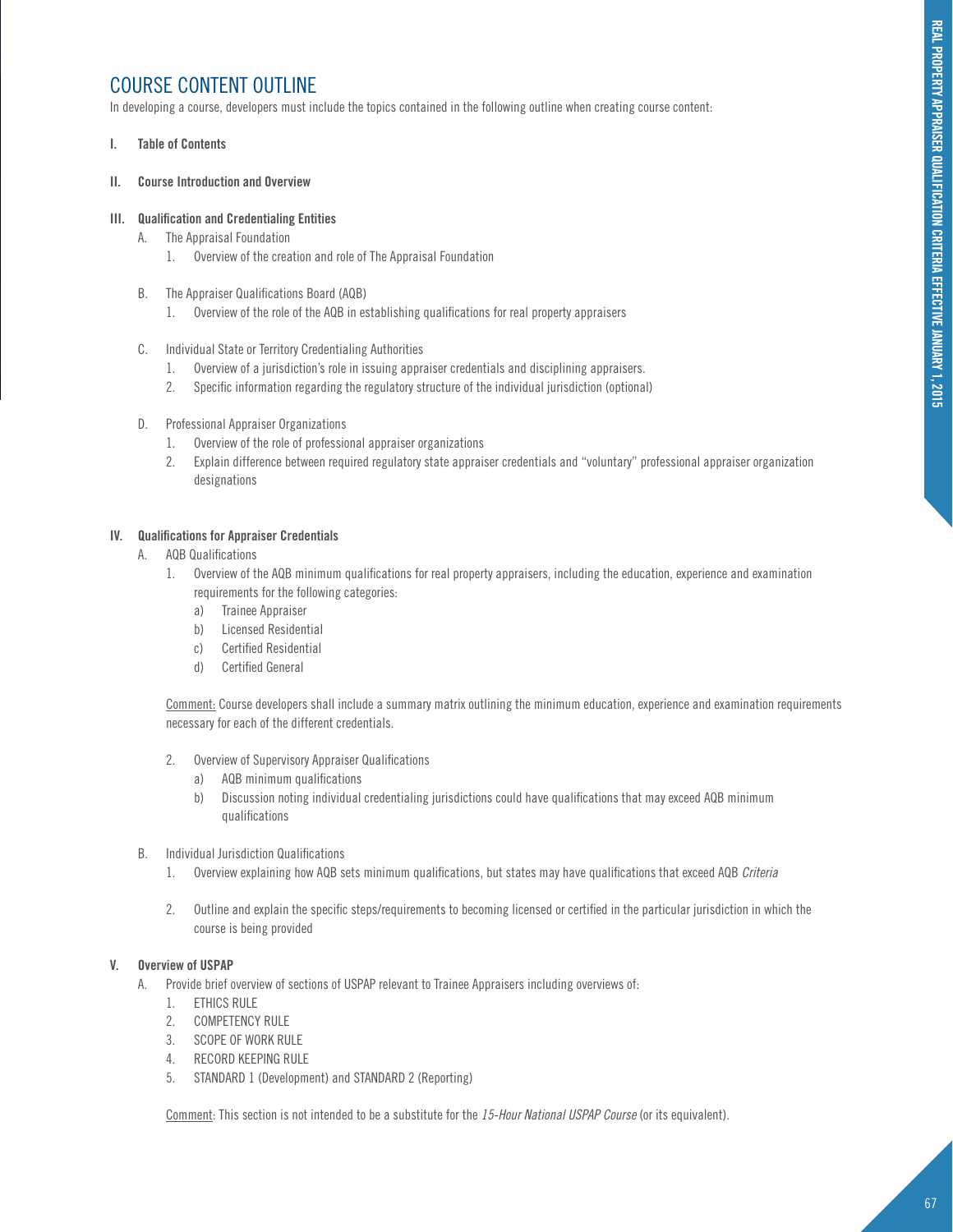### **VI. Overview of Supervisory Appraiser Expectations and Responsibilities**

- A. The course material must include a presentation of the requirements, expectations and responsibilities of Supervisory Appraiser. At a minimum, the course materials must include and discuss the following topics:
	- 1. The expectations and responsibilities of the Supervisory Appraiser to provide the Trainee Appraiser with a basic understanding of USPAP requirements
	- 2. The expectations and responsibilities of the Supervisory Appraiser to understand the AQB minimum requirements of both the Supervisory Appraiser and Trainee Appraiser, as well as the requirements of the credentialing jurisdiction that may exceed those of the Criteria
	- 3. The expectations and responsibilities of the Supervisory Appraiser to provide proper guidance to the Trainee Appraiser when he or she selects a specific credentialing path (i.e., Licensed Residential, Certified Residential or Certified General)
	- 4. The expectations and responsibilities of the Supervisory Appraiser to monitor the Trainee Appraiser's progress in satisfying both the education and experience requirements necessary to achieve his or her selected credentialing path
	- 5. The expectations and responsibilities of the Supervisory Appraiser to verify that the Supervisory Appraiser and Trainee Appraiser are properly documenting all appropriate experience logs
	- 6. The expectations and responsibilities of the Supervisory Appraiser to accompany the Trainee Appraiser on all inspections until the Trainee Appraiser is competent to conduct inspections independently, and has met all specific requirements pertaining to property inspection established by the credentialing jurisdiction
	- 7. The expectations and responsibilities of the Supervisory Appraiser to monitor and provide assignments and duties that ensure the Trainee Appraiser is developing an understanding and progression of knowledge and experience of all applicable valuation methodologies and approaches to value
	- 8. The expectations and responsibilities of the Supervisory Appraiser to verify that the Trainee Appraiser is properly identified and acknowledged in the appraisal report in compliance with USPAP requirements
	- 9. The expectations and responsibilities of the Supervisory Appraiser to immediately notify the Trainee Appraiser if the Supervisory Appraiser is no longer qualified to supervise and/or sign the Trainee Appraiser's experience log

### **VII. Overview of Trainee Appraiser Expectations and Responsibilities**

- A. The course material must include a presentation of the requirements, expectations and responsibilities of the Trainee Appraiser. At a minimum, the course materials must include and discuss the following topics:
	- 1. The expectations and responsibilities of the Trainee Appraiser to have a basic understanding of the AQB minimum requirements to become a Trainee Appraiser, as well as the requirements of the credentialing jurisdiction that may exceed those of the Criteria
	- 2. The expectations and responsibilities of the Trainee Appraiser to have an understanding about the importance of selecting an appropriate Supervisory Appraiser. Points covered shall include:
		- a) The Supervisory Appraiser-Trainee Appraiser relationship is a long-term commitment by both parties
		- b) The Trainee Appraiser is inherently connected to the "good standing" of the Supervisory Appraiser
		- c) The importance of selecting a Supervisory Appraiser with the experience and competency that best matches the Trainee Appraiser's selected credentialing path
		- d) Options for the Trainee Appraiser if a Supervisory Appraiser is no longer qualified to serve as a Supervisory Appraiser
	- 3. The expectations and responsibilities of the Trainee Appraiser to have an understanding of how to determine if an appraiser is qualified and in good standing to be a Supervisory Appraiser by searching the Appraisal Subcommittee (ASC) National Registry and/or jurisdictional websites
	- 4. The expectations and responsibilities of the Trainee Appraiser to understand it is the Supervisory Appraiser's responsibility to monitor the progression of the Trainee Appraiser's education and experience necessary to achieve the Trainee Appraiser's selected credentialing path